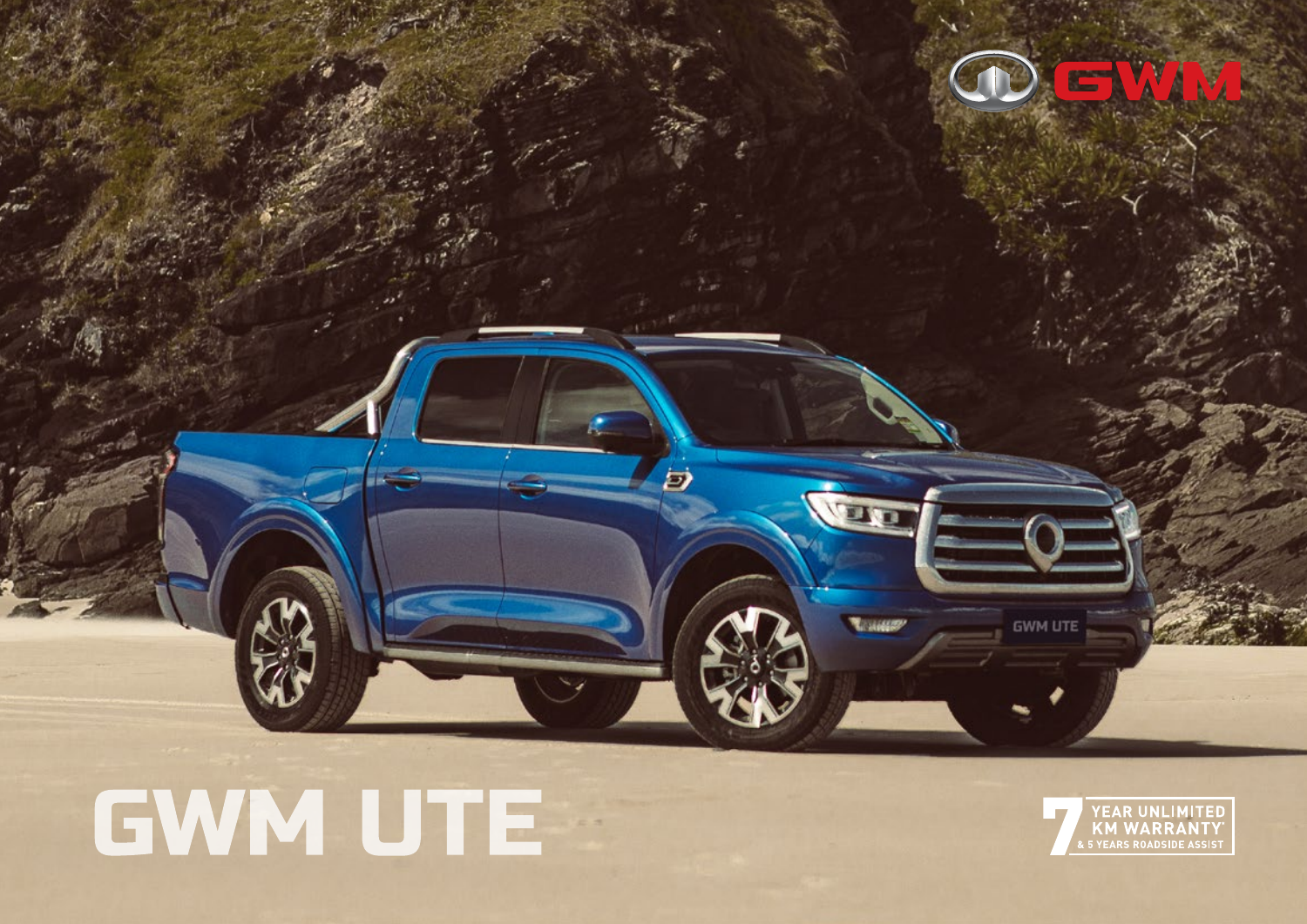## П  $\overline{\phantom{a}}$ EWY

#### SPECIFICATIONS

| Overall dimensions Length x width x height (mm) | 5410 x 1934 x 1886                                         |
|-------------------------------------------------|------------------------------------------------------------|
| Wheelbase (mm)                                  | 3230                                                       |
| Ground clearance (mm)                           | 194 (laden)                                                |
| Track (mm)                                      | 945 (front)   1235 (rear)                                  |
| Approach angle   Departure angle                | 27125                                                      |
| Ramp breakover angle                            | 21.1 (unladen)                                             |
| Engine                                          | 2.0 litre Turbo Diesel with 120kW and 400Nm                |
| Transmission                                    | ZF 8-speed automatic                                       |
| Drivetrain                                      | 4x4 with Torque On Demand and Rear Differential Lock       |
| Fuel economy                                    | AT 4WD 9.4L per 100km                                      |
| <b>Brakes</b>                                   | 4 wheel disc brakes   Electronic Parking Brake + Auto Hold |
| Suspension                                      | Front Double Wishbone and Rear Leaf Spring                 |
|                                                 |                                                            |

| Configuration                             | Cannon   | Cannon L | Cannon X |
|-------------------------------------------|----------|----------|----------|
| Chassis & Steering                        |          |          |          |
| <b>Electric Power Assist Steering</b>     |          | ●        | ●        |
| Adjustable Steering Column (up & down)    |          |          | x        |
| Adjustable Steering Column (tilt\slide)   | X        | x        |          |
| Hydraulic engine mount                    |          |          |          |
| Exterior                                  |          |          |          |
| Front Grill-Grey Inner                    | ●        | X        | X        |
| Chrome Plating Front Grill                | X        |          |          |
| Front Bumper (Body Color)                 |          |          |          |
| Rear Bumper (Body Color)                  |          |          |          |
| Body Color Exterior Door Mirror           |          | X        | x        |
| Body Color Door Handle                    |          | x        | x        |
| Fender Arch (Body Color)                  | O        |          |          |
| <b>Electroplated Exterior Door Mirror</b> | X        |          |          |
| <b>Electroplated Door Handle</b>          | X        |          |          |
| Side Steps                                |          |          |          |
| Sports Bar (Stainless Steel)              | X        |          |          |
| Shark Fin Antenna                         |          |          |          |
| Rear Recovery Point                       |          |          |          |
| Easy up\ down tail gate                   | X        |          |          |
| Cargo Ladder                              | X        |          |          |
| <b>Special Anti-Rust Protection</b>       |          |          |          |
| <b>Engine Cover</b>                       |          |          |          |
| Wheels                                    |          |          |          |
| 18 inch Premium alloy rim                 |          | x        | X        |
| 18 inch Luxury alloy rim                  | X        |          |          |
| <b>STANDARD</b><br>X NOT AVAILABLE<br>KEY | O OPTION |          |          |

| Configuration                                                                              | Cannon    | Cannon L  | Cannon X |
|--------------------------------------------------------------------------------------------|-----------|-----------|----------|
| Active / Passive Safety                                                                    |           |           |          |
| Keyless Entry + Push-Button Start                                                          |           |           |          |
| Secondary Collision Mitigation (Scm)                                                       |           |           |          |
| Dynamic Steering Torque System (DST)                                                       |           |           |          |
| <b>Vechicle Stability Control (Esc/Esp)</b>                                                |           |           |          |
| Hydraulic Brake Assist System (HBA)                                                        |           |           |          |
| Traction Control System (ASR/TCS)                                                          |           |           |          |
| <b>Collision Automatic Unlock Function &amp; Fuel Cut Function</b>                         |           |           |          |
| Hill-Start Assist Control & Hill Decent Control                                            |           |           |          |
| FCW+AEB (Pedestrian, Bicycle)                                                              |           |           |          |
| LDW+Lane Keeping Assit                                                                     |           |           |          |
| Lane Change Assit                                                                          |           |           |          |
| Door Open Warning                                                                          | x         | x         |          |
| <b>ACC</b>                                                                                 |           |           |          |
| Traffic Sign Recognition System+Overspeed Warning System<br>+ Speed Limit Reminding System |           |           |          |
| TPMS (Tyre Pressure Monitoring System)                                                     |           |           |          |
| Front Sensor -2                                                                            | x         |           |          |
| Rear Sensor -2                                                                             |           |           |          |
| Reverse Camera                                                                             | $\bullet$ | х         | х        |
| Curbside Carmera (Passenger Side)                                                          |           | х         | х        |
| 360 Around View Camera                                                                     | х         | ●         |          |
| Dual Front, Side, & Curtain Airbags                                                        |           |           |          |
| Front Centre Airbag                                                                        |           |           |          |
| Seatbelt Unfasten Warning System-Driver & Front Passenger                                  |           |           |          |
| Rear Seat Belt With Pre-Tensioner / Load Limiter<br>+Three-Point Rear Central Seat Belt    |           |           |          |
| Children Seats ISOFIX Device + 2 Rear Anchor Points                                        |           |           |          |
| Rear Door Child Safety Lock                                                                |           |           |          |
| Speed Sensing Central Door Lock (15 Km/H)                                                  |           |           |          |
| <b>Emergency Brake Flashing</b>                                                            | ●         |           |          |
| TOD (Central Differential With Lock Function)                                              |           |           |          |
| Rear Axle Differential / Differential Lock (Electric Control)                              | ●         | ●         |          |
| Power Assist Steering Modes (Comfort, Normal, Sport)                                       | х         | х         |          |
| Driving Modes (Standard, Economy, Sport, 4L)                                               |           |           |          |
| <b>NCAP Frame &amp; Body Structure</b>                                                     |           |           |          |
| Engine Immobilizer                                                                         |           |           |          |
| 1 Smart Key + 1 ordinary key                                                               | 0         | ●         | x        |
| 2 Smart Keys                                                                               | x         | x.        |          |
| Engine Immobilizer                                                                         |           |           |          |
| Remote Central Lock & Automatic Locking Function                                           |           |           |          |
| <b>Air Conditioning</b>                                                                    |           |           |          |
| Manual A/C                                                                                 | 0         | x         | х        |
| Automatic A/C                                                                              | x         |           |          |
| Rear A/C Vents                                                                             |           |           |          |
| A/C With Pollen Filter                                                                     | $\bullet$ | $\bullet$ |          |
|                                                                                            |           |           |          |

**GWM** 

Copyright © GWM Australia. All rights reserved. Always check with your local GWM Dealer for the latest product specifications. Information in this brochure is current as at 01/11/2020.